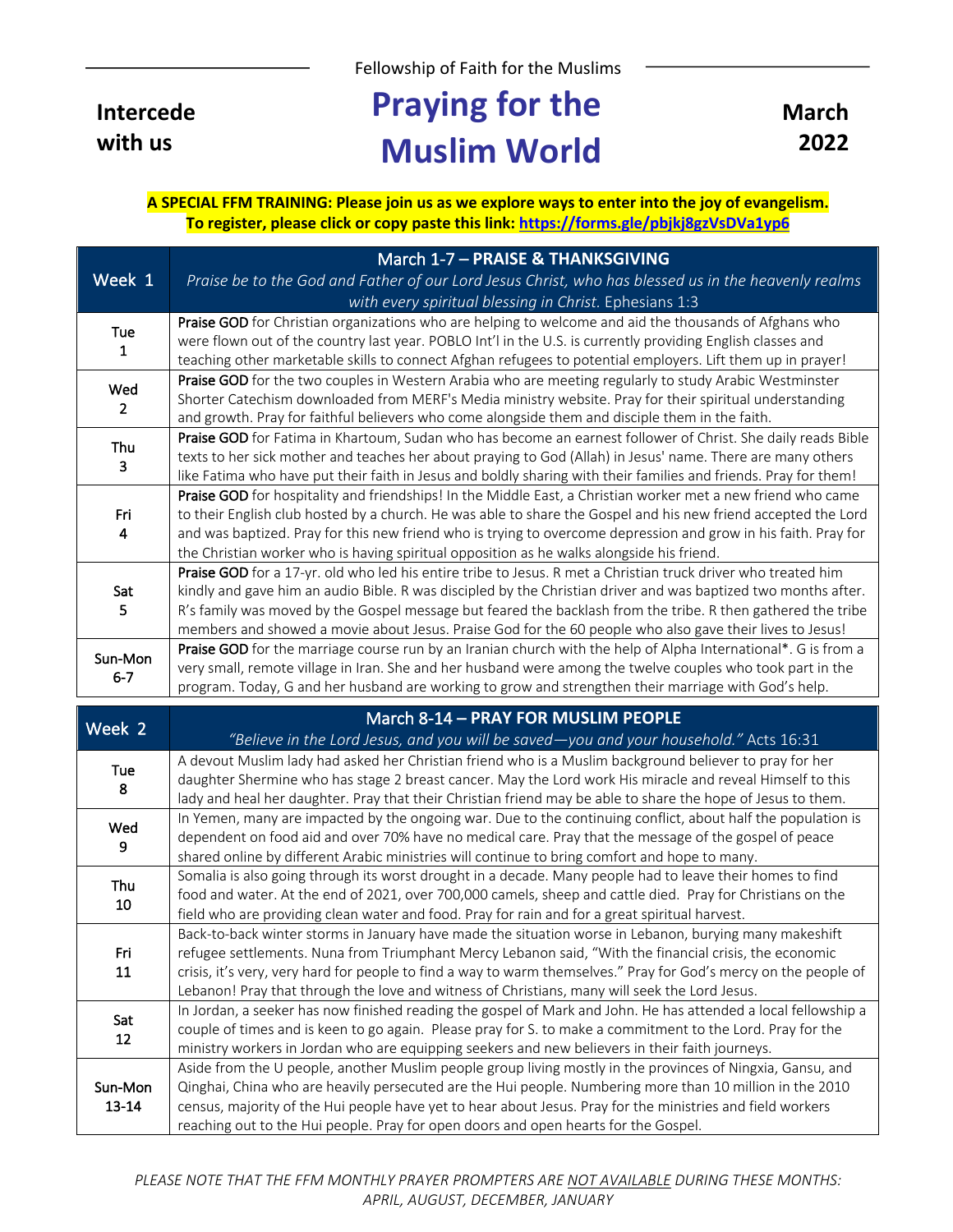Fellowship of Faith for the Muslims

## **Praying for the Muslim World March**

**Intercede with us**

**2022**

| Week 3               | March 15-21 - PRAY FOR THE CHURCH AND THE LABOURERS<br>In everything set them an example by doing what is good. In your teaching show integrity, seriousness<br>and soundness of speech that cannot be condemned, so that those who oppose you may be ashamed<br>because they have nothing bad to say about us. Titus 2:7-8                                                                                                                         |
|----------------------|-----------------------------------------------------------------------------------------------------------------------------------------------------------------------------------------------------------------------------------------------------------------------------------------------------------------------------------------------------------------------------------------------------------------------------------------------------|
| <b>Tue</b><br>15     | Pray for TransWorld Radio Canada and its partner, Together Network, as they hold discipleship schools and<br>training events for Muslim-background believers across the Middle East and North Africa. It can be difficult and<br>even dangerous for some of these believers to attend. Pray that everyone will be encouraged and remain safe.                                                                                                       |
| Wed<br>16            | A movement network in South Asia saw the number of churches doubled in 2020! In 2021, the number of<br>churches increased by 50%. Praise the Lord for how He turns challenges (COVID 19) into victories for His<br>Kingdom! Ask that His church continues to multiply throughout this network.                                                                                                                                                      |
| Thu<br>17            | Authorities in Algeria are threatening to shut down another church in the village of Ait Atteli--the 20 <sup>th</sup> church to<br>be closed if they succeed. Despite the opposition, His church in Algeria is not only surviving, but also thriving in<br>the midst of it. Pray for encouragement and comfort to His faithful followers during this challenging time.                                                                              |
| Fri<br>18            | AWM-Pioneers work with Arab believers to develop discipleship and leadership skills so they can, in turn,<br>disciple others. They are planning to conduct 4 training events, each running for 5 days. Pray for the believers<br>in the Arab world who are attending the course and for those who are being discipled in very remote areas.                                                                                                         |
| Sat<br>19            | AWM-Pioneers requests for prayer for a team in Tunisia that has some serious challenges due to lack of<br>personnel and funding. There are currently a few hundred believers in the country, but the rise of Christian<br>media has generated more interest in Christianity. Please pray for wisdom and discernment for the leaders.<br>May they hear God's voice in these difficult times and be encouraged by this open door.                     |
|                      |                                                                                                                                                                                                                                                                                                                                                                                                                                                     |
| Sun-Mon<br>$20 - 21$ | Pray for Christian schools on the field which are helping mission families serve together and free parents to<br>engage more fully in ministry. These schools also serve as an outreach to local communities offering quality<br>education in a Christian setting, helping to spread the knowledge of Jesus through local children enrolled there.                                                                                                  |
| Week 4               | March 22-31 - PRAY FOR A MUSLIM REGION<br>Nine rooms in the house of Islam: West Africa                                                                                                                                                                                                                                                                                                                                                             |
| Tue<br>22            | Persecution of believers is on the rise throughout West Africa. Bombing, killings, kidnappings, school burnings<br>and assault on Christian leaders are common. Boko Haram terrorists, IS fighters and Fulani militia are all<br>increasing their efforts. Pray for those who are persevering to continue Kingdom work. Ask the Lord to<br>continue to multiply disciples, churches and leaders throughout West Africa despite severe difficulties. |

Thu 24 Mali is at the epicentre of a Sahel-wide conflict, which has killed thousands and displaced 2 million people. Rebel groups control territories in the porous border areas with neighbouring countries. Pray for a receptivity to the Gospel and that many will come to know Jesus, especially among the majority Bambara peoples.

Fri-Sat 25-26 Mauritania, of which 99% percent are Muslims, receives refugees from Mali. Mauritanians believe that they are the most Islamic state in the continent and that their mission is to spread Islam throughout black Africa. Pray for the Word of God to be preached among Mauritanians and for a change of heart to preach His word instead. Sun-Mon 27-28 In Nigeria, some have called out the killings against Christians as 'genocide.' According to International Christian Concern, the narrative that violence is mostly rooted in regional dispute is false. Pray that the Lord will move in the hearts of those in the Nigerian gov't. (largely run by Muslims who are either unmotivated to intervene or are complicit in the violence) and cause it to soften towards their Christian countrymen.

Tue-Thu 29-31 The Jola people in The Gambia have grown up following such strong traditions, they find it hard to leave their idols and put their faith in Christ. They are afraid to be excluded from the community and the village traditions when they follow Christ. Praise God that the Jola people are open to hear the Gospel. Pray for the literacy ministry in the villages and for God to raise more workers to share the love of Christ with the Jola people.

*PLEASE NOTE THAT THE FFM MONTHLY PRAYER PROMPTERS ARE NOT AVAILABLE DURING THESE MONTHS: APRIL, AUGUST, DECEMBER, JANUARY*